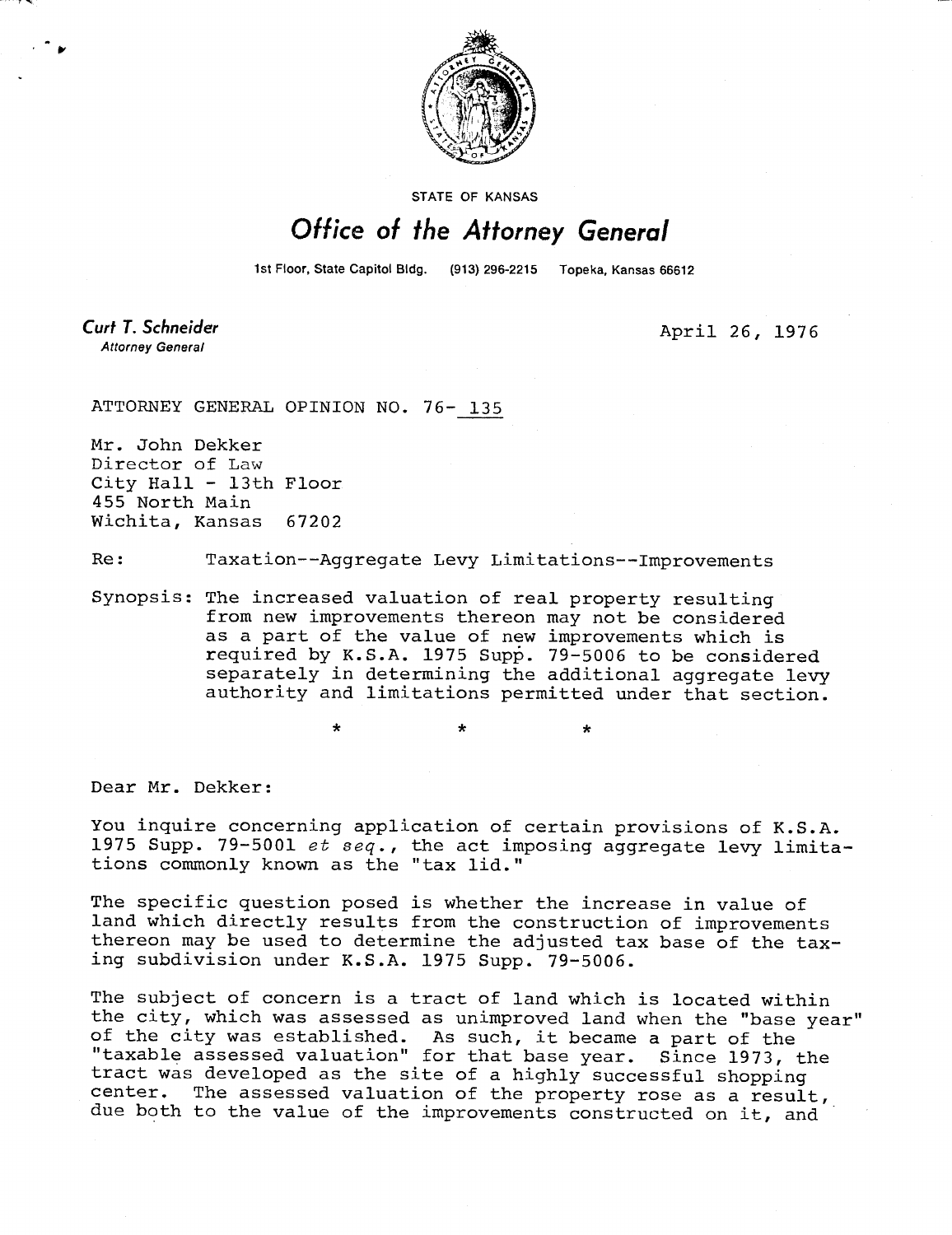Mr. John Dekker Page Two April 26, 1976

also because of the success of the shopping center, the demand for business locations there has caused the market value of the land on which it is located to increase.

K.S.A. 1975 Supp. 79-5006 provides for determination and application of the aggregate tax levy limitations of a taxing subdivision when its taxable assessed tangible valuation is increased "by new improvements on real estate and by increased personal property valuation." When such increases occur, the levy permitted under the act must be determined in a two-stage process. First, the aggregate tax levy limitation shall be computed in accordance with K.S.A. 1975 Supp. 79-5003,  $i.e.,$  at a rate "which in the aggregate will produce an amount in excess of the amount which was levied . . . for the base year," omitting the assessed valuation of such new improvements and added personal property. The rate so computed shall then be applied to the assessed valuation of the new improvements and added personal property. Thereupon, the taxing subdivision may levy the amount Thereupon, the taxing subdivision may levy the amount permitted under K.S.A. 1975 Supp. 79-5003, and in addition thereto, the amount produced by application of the levy computed as described above, to all the "new improvements on real estate" and such "added personal property."

Because of the importance of its particular language, K.S.A. 1975 Supp. 79-5006 is set out in full:

> "Whenever the taxable assessed tangible valuation of any taxing subdivision is increased by new improvements on real estate and by increased personal property valuation over the amount of such valuation in the base year, the amount which would be produced by the aggregate tax levy of such subdivision shall be computed first in accordance with the provisions of section 3 [79-5003] of this act, omitting the assessed valuation of such new improvements and such added personal property, and the rate of the levy so computed shall then be applied to the assessed valuation of such new improvements and such added personal property, and the taxing subdivision may then levy the amount permitted under section 3 [79-5003] of this act and in addition thereto the amount produced by a levy on such new improvements and such added personal property as provided in this section."

This entire section applies only when the taxable assessed valuation of a taxing subdivision is "increased  $by$  new improvements on real